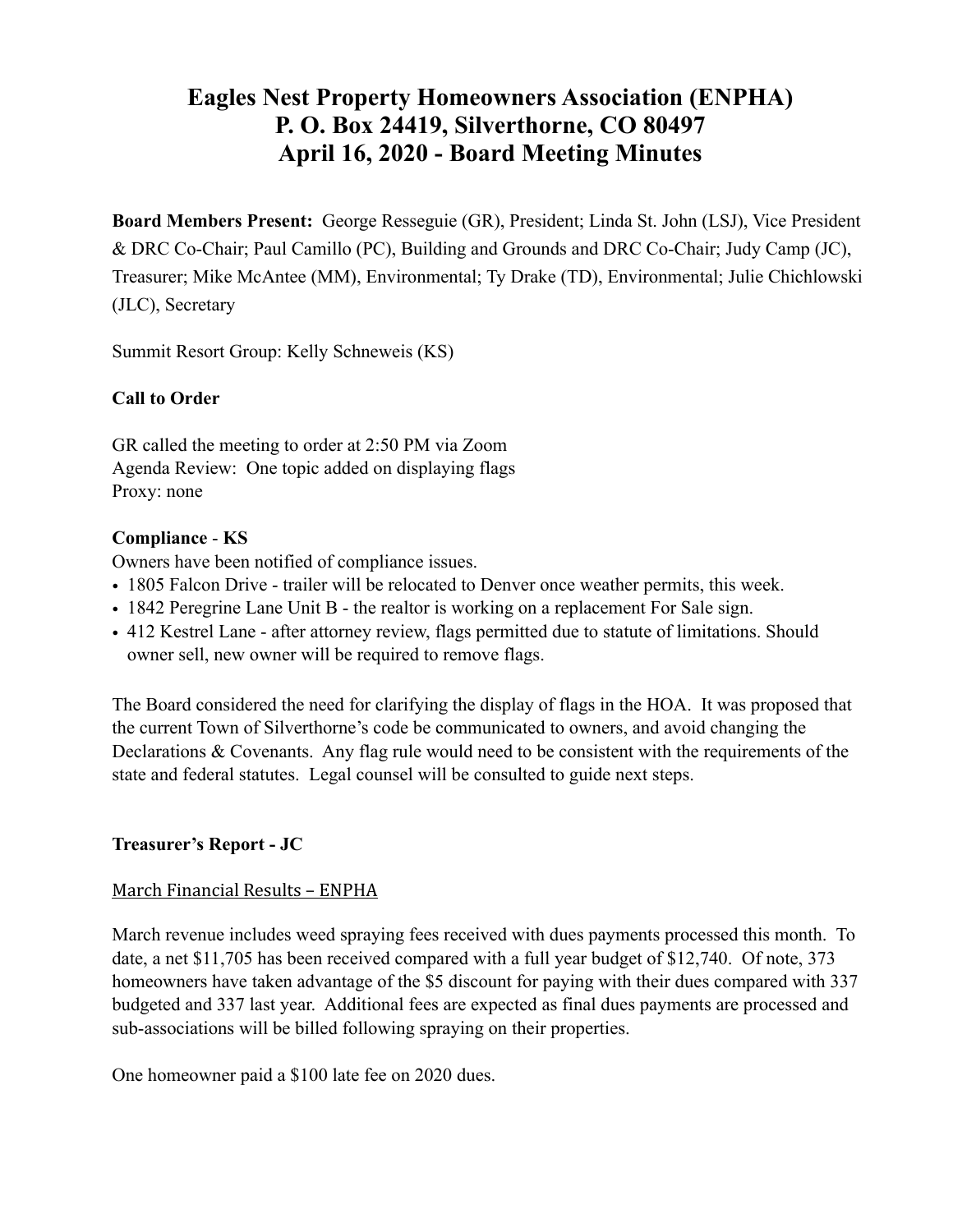In March, the annual landscaping project costs were paid to Neils Lunceford to take advantage of the discounts offered. Costs of landscaping at South Golden Eagle and the Community Center total \$27,743. Tree maintenance (spraying and deep root feeding) on common property total \$2,747.

Administrative expenses this month include \$2,645 for the annual meeting bringing year-to date costs to \$5,390 compared with a \$6,000 budget. Additional costs were incurred for e-blasts and mailings about the meeting cancellation. When the meeting is rescheduled, we will likely need to amend the budget or adjust other line items to accommodate another mailing and other expenses.

### Capital Expenditure

At their March meeting, the board awarded the contract for new signs and lighting at the South Golden Eagle entrance to House of Signs. The first payment of \$12,400 was issued in March.

### Collections

As of March 31, dues for 2020 had been received from 787 properties with 14 outstanding. Six of the outstanding were due to lost checks and the homeowners are sending replacements.

Two homeowners have not paid their 2019 dues. Both are also past due with their sub-associations and we believe one sub-association has begun a foreclosure process.

DRC fines outstanding for the homeowner who had not complied with design guidelines related to yard art are \$10,562 including the initial fine, fines for a continuing violation through April 23, 2018, legal costs, late fees and interest.

# Approved Suppliers

In accordance with the ENPHA Financial Rules, the board was asked to consider Resolution Number 2, Series 2020, a resolution identifying approved suppliers. JC described the suppliers included in the resolution.

# **Board Motion: MM made a motion to accept the Resolution No. 2 Series 2020 as submitted. This Resolution identifies 7 contractors as approved suppliers. Seconded by LSJ. Approved unanimously.**

# 2019 Tax Return

JC shared the 2019 ENPHA tax return documents. The Board thanked JC for her work in completing the filing.

#### **E-Mail Blasts - TD**

It was decided to delay a newsletter until June. Potential content will be discussed at the May Board meeting.

# **2020 Annual Meeting Planning (TBD) - GR**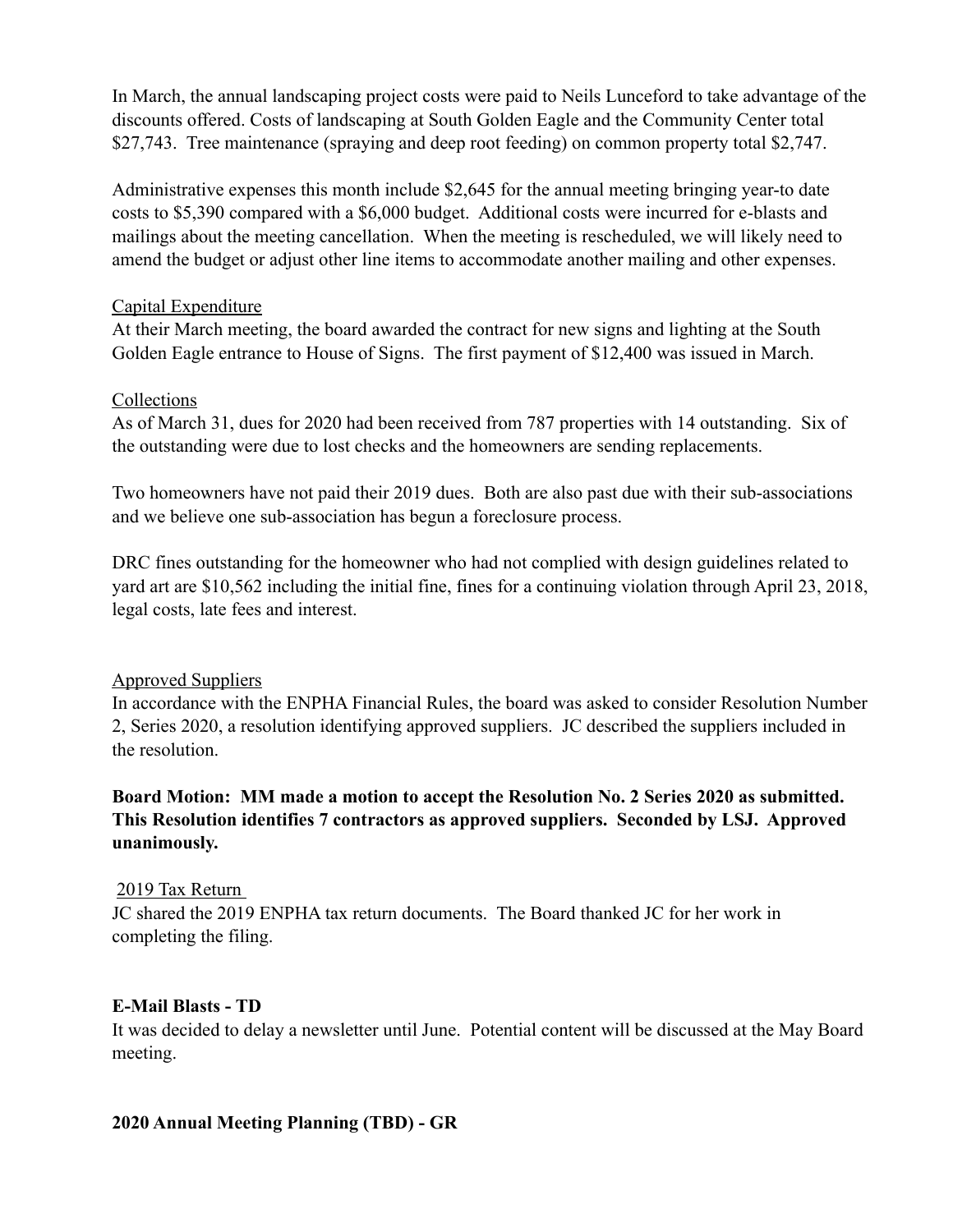The Board agreed that there is currently too much uncertainty about COVID-19 guidelines regarding social gatherings to make a determination as to rescheduling the Annual meeting. This will be revisited at the June meeting.

### **Environmental** - **MM/TD**

#### Weeds, Trees, and Trails

MM has emailed the presidents or points of contact for all sub associations with a goal of discerning whether or not the respective sub associations wish to participate in the ENPHA weed control program. Sub associations who fail to affirmatively respond by June 1st will not be sprayed for noxious weeds. To date, two sub associations have opted out of the program and five sub associations have yet to respond.

The annual HOA Trail day is still tentatively scheduled for June  $13<sup>th</sup>$ . Tree removal above Two Cabins and replanting of the aspens in J-tract were approved in 2019. We are waiting for the snow to clear before reengaging with vendors.

### **Building and Grounds - PC**

#### Monthly report

The snow has been cleared for the most part, and daffodils are starting to sprout. Neil Lunceford has uncovered the landscape. Material has been put down to protect the flower beds from the road gravel placed by the snow plowing crews. It appears that the Town of Silverthorne (TOS) did some minor damage to the turf on the north side. TOS will be contacted to schedule repairs. Raven golf course is expected to open in May if all goes well. The restaurant opening is TBD.

#### South Entrance Sign Project Update

The new South entrance sign has been approved by the TOS and is in the process of being constructed. Installation date is yet to be finalized, but expected by June.

#### Raven Entrance Project Update

No response has been received from upper management at Escalante concerning the arch at this time. Management has said that they have their hands full trying to figure out how to open their courses.

#### Community Center usage events for March:

 Due to the COVID-19 situation the CC was closed for the second half of the month of March with no events at the facility till further notice.